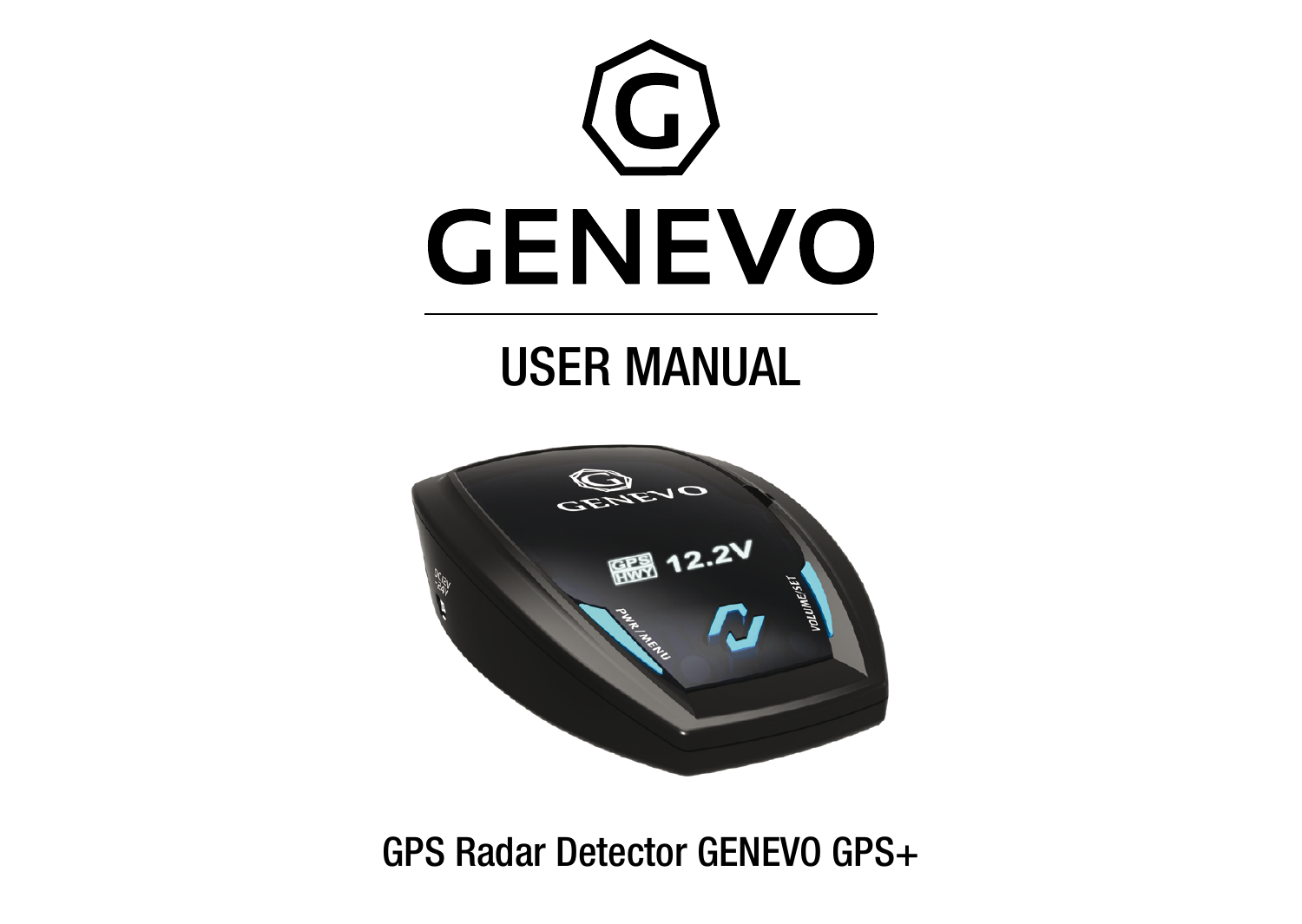# Congratulations on your purchase of world´s most intelligent radar and laser detector GENEVO GPS+.

#### Main functions of GENEVO GPS+:

GENEVO GPS+ was designed to detect radars via GPS module and it is possible to connect it wirelessly with built-in radar antenna GENEVO HD+/HDM+. GENEVO GPS+ is designed to protect the driver from speeding fines. GPS+ communicates with driver in English and its main functions are detection of stationary radars, red light cameras and section speed cameras. In combination with GENEVO HD+/HDM+ you can detect even microwave radars (K / Ka narrow bands) and laser guns.

#### Notifications:

Text warning and voice alert appears on GENEVO GPS+ during radar alert. Strength of the signal and beeps expresses the intensity of the received signal. Signal strength has ten levels. GPS alerts are reported by voice. For example "Speed Camera".

#### Control:

#### *1) Left button MENU / ON-OFF*

Short press: You will enter the setup menu. During radar alert you will mute the volume. The next alert will be reported again in the standard volume.

Long press: Turn ON / OFF GENEVO GPS+.

#### *2) Right button SENSITIVITY / ADD YOUR OWN GPS POINT*

Short press: You can change volume of GENEVO GPS+.

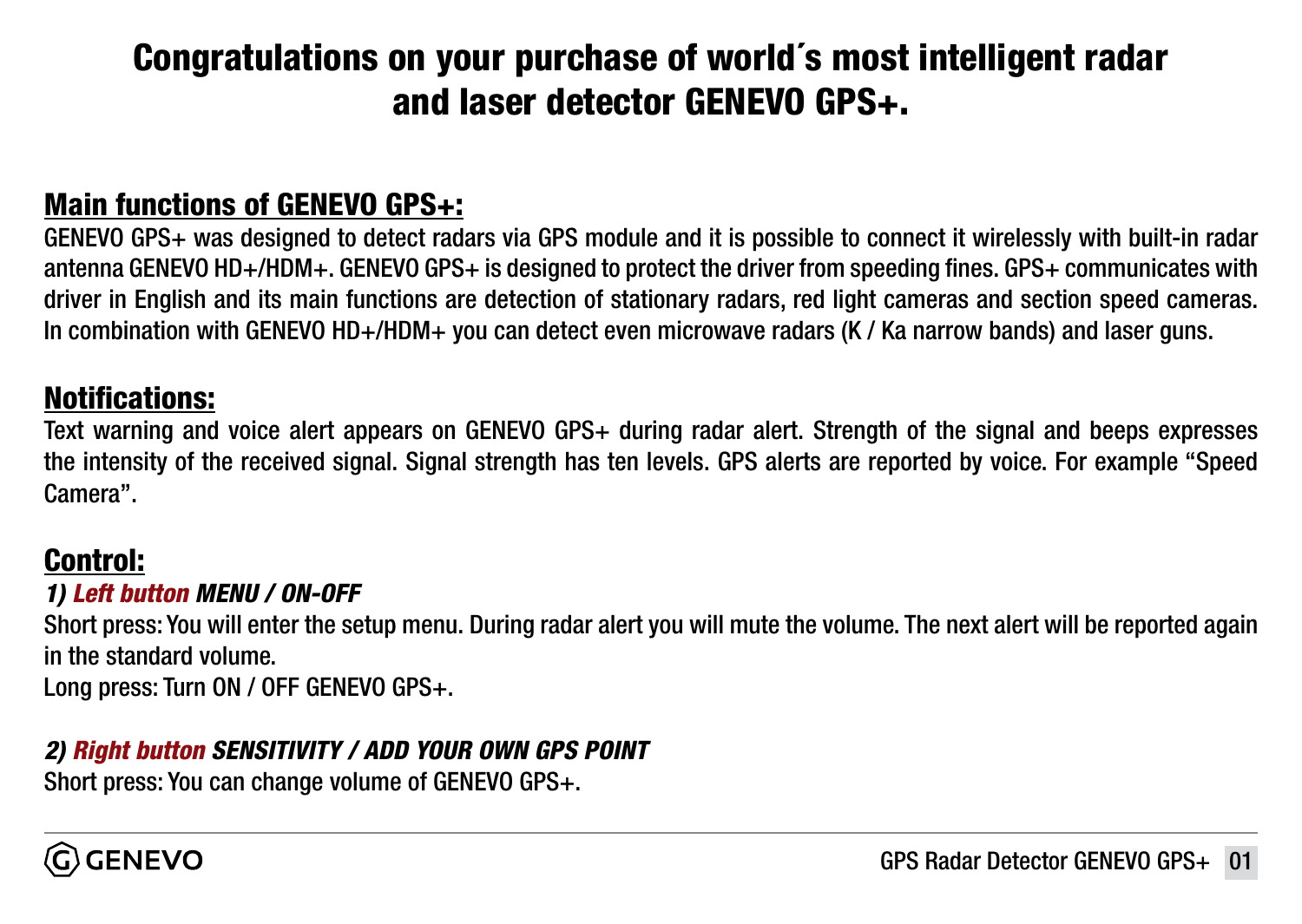Long press: During normal operation: Add your own GPS point. During alert: If pressed during an alert you will mark the place of false radar reporting so at a given point detector will be suppressed during the next passage. If you suppress a false alert, detector will not detect radars in radius of about 150 meters. Hold button during the "suppressed" radar alert and this listing will be canceled. After next passage radar alert will be signaled normally.

#### Menu:

Press *Left button* to enter the menu.

Press *Left button* to go from one item to the next. To save any changes, simply wait a few seconds without pressing a button. The unit will display "Setting Completed" to confirm your selection.

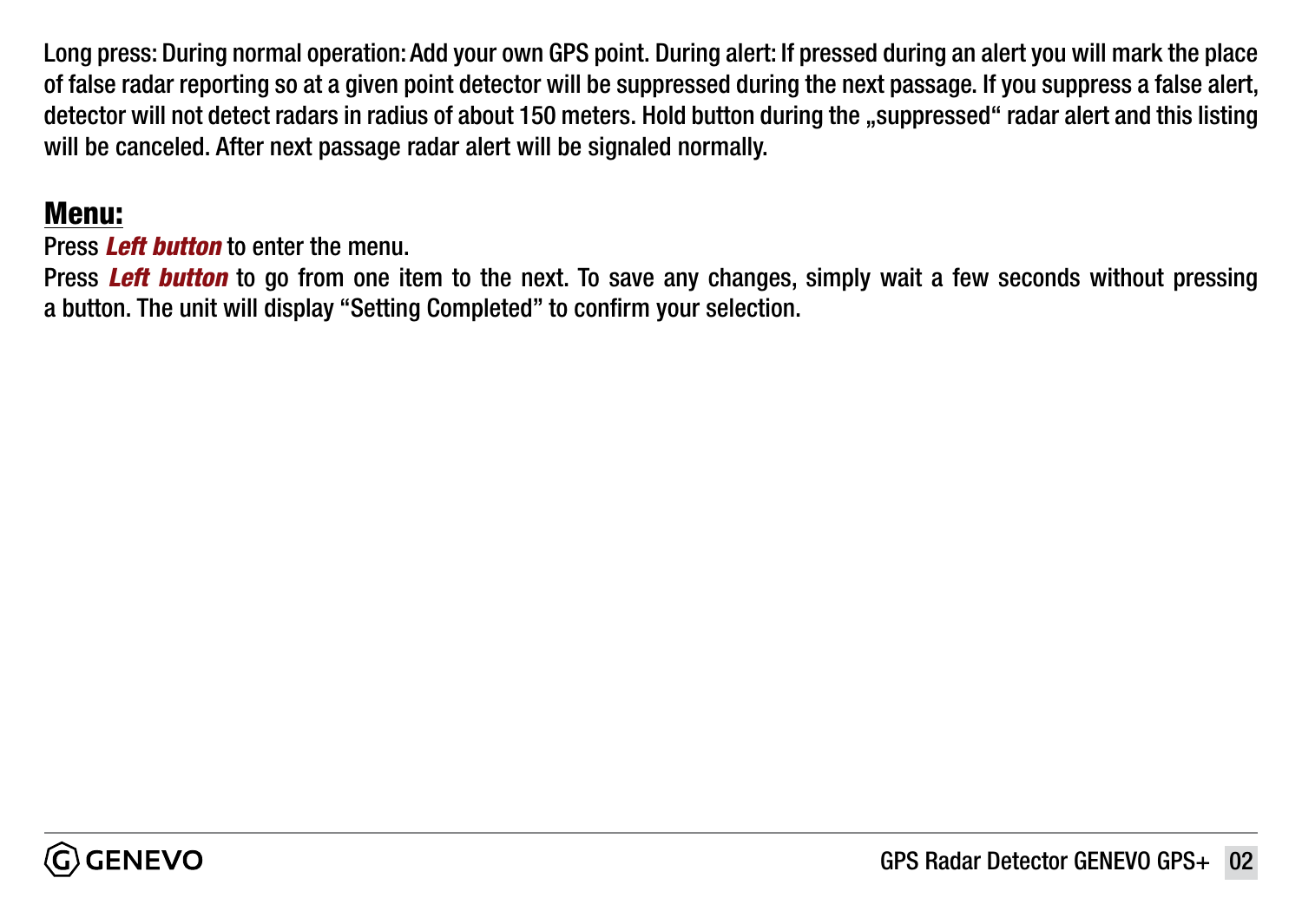## Items in the menu are as follows:

*(recommended settings are highlighted)*

*Brightness: Bright → Dim → Smart Dark → Full Dark* 

*Radar antenna: Radar Off / Genevo HD+ / Genevo HDM+*

*Sensitivity: (only if GENEVO HD+/HDM+ is connected): Highway / City / Auto City*

*Setting the speed in Auto City (item is present only if the sensitivity is set to Auto City): With Left button you are selecting between speeds for editing (number indicates the speed below which the detector will not respond to alerts. Right number indicates the speed below which the detector will detect alerts like in City mode). Right button change the specific speed. For example if detector is set up to "20" and "50" the detector will not alert on radars till you reach 20 km/h speed. In the speed range from 20 to 50 km/h the detector will only respond to stronger radar signals. Maximum sensitivity will be reached at the speeds above 50 km/h.*

*Setting City and Auto City sensitivity (entry is present only if the detector sensitivity is set to other than Highway): Via Left button you can select radar band for editing. To change the signal level on which the detector will start responding to radar signals use Right button. The level of suppression can be selected in the range 0-9. For example, when setting is K2 and Ka2 the level of detection in all bands are slightly decreased.*

*Display Mode: Speed/Time, Speed/Voltage, Battery Voltage, Time, Speed, Compass*

*Auto Mute: On / Off: When activated, after two seconds of ongoing alert the volume will be reduced.*

*The minimum speed for signaling radar: Off, 10 km/h, 20 km/h, 30 km/h ......... .. 130 km/h*

*K-Band (only if GENEVO HD+/HDM+ is connected): Wide / Narrow / Instant on / Off* 

ີດ) GENEVO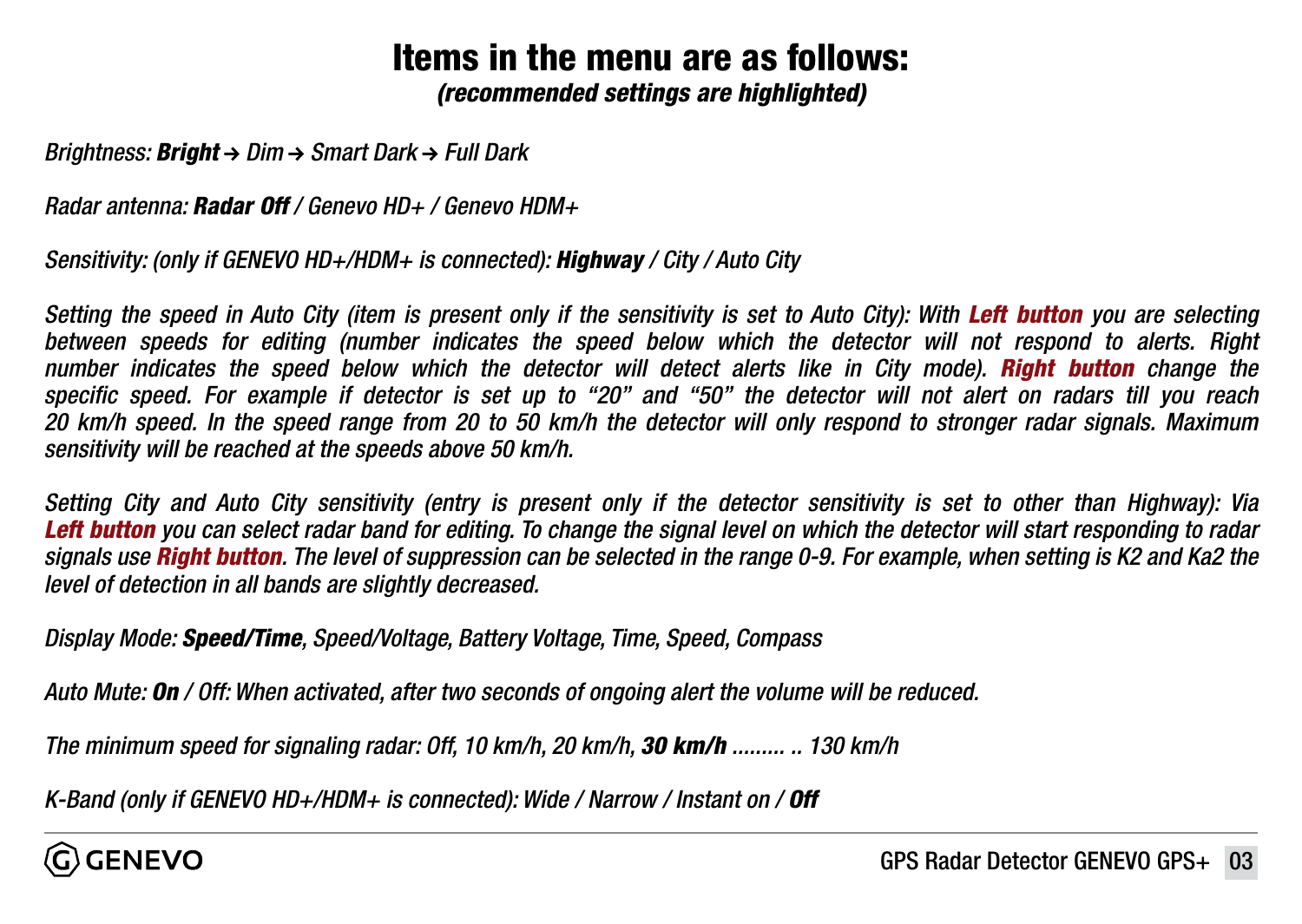*Ka-Band (only if GENEVO HD+/HDM+ is connected: Wide / Narrow / Off Laser (only if GENEVO HD+/HDM+ is connected): On / Off MRCT (only if GENEVO HDM+ is connected) : On / Off MRCD (only if GENEVO HDM+ is connected): On / Off Gatso (only if GENEVO HDM+ is connected): On / Off Startup sound: On / Off GPS connect announce: On / Off GPS detection: On / Off GPS warning distance: Normal (approx. 250 m) / Farther (approx. 375 m) / Farthest (approx. 500 m) Setting local time: You can change time zone via Right button. Language: Cesky / Deutsch / English Rotate display 180°: On / Off Factory reset: For reset press Right button. Delete all user points: For deleting all user points press Right button.*

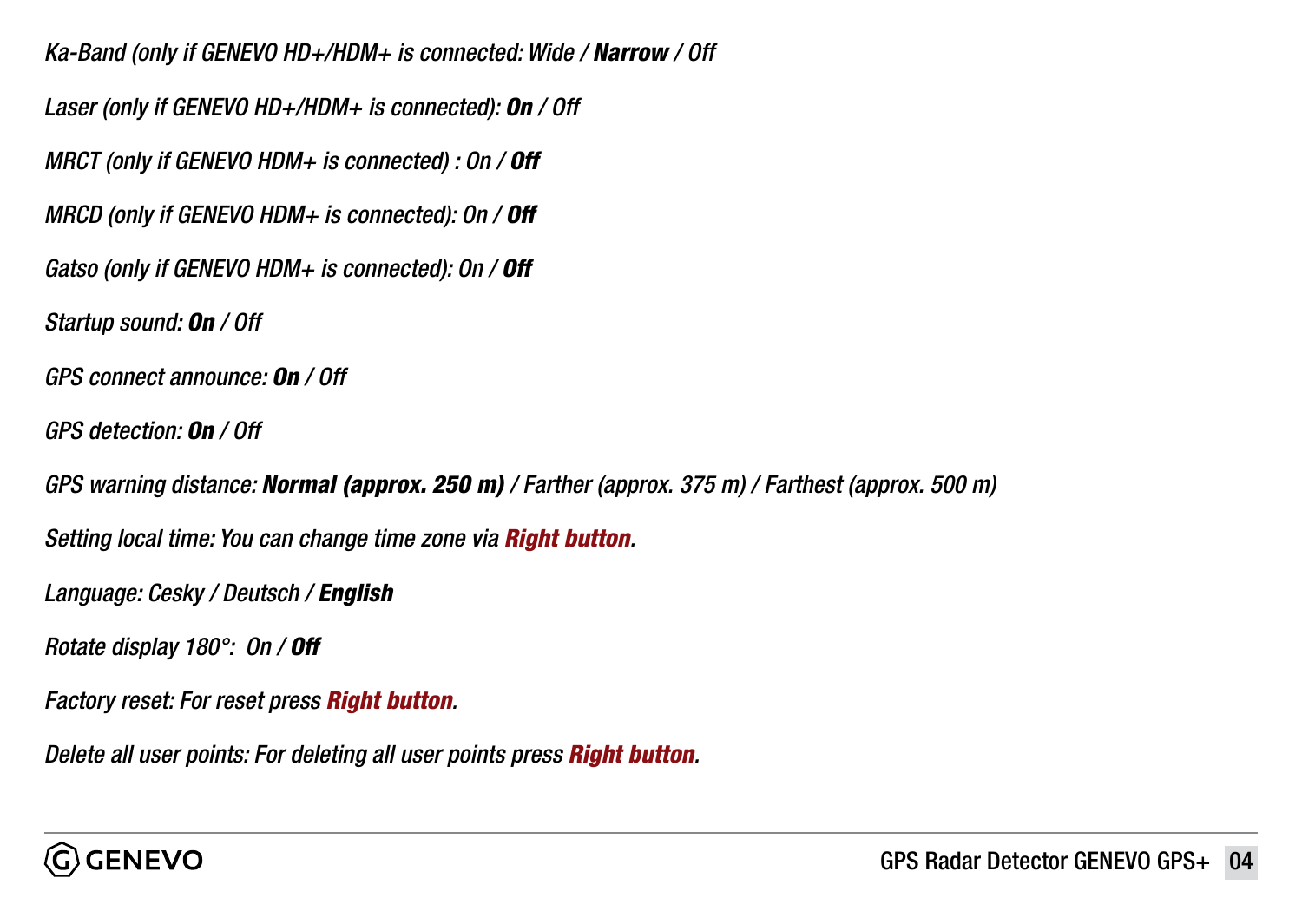## Operating frequency:

GPS: SiRF STAR IV ISM Band: 433.848 MHz ISM Band for paring HD+ (±50 kHz) receiver only

#### Technical parameters:

| <b>Operating temperature:</b> | $-20$ to $+85$ °C |
|-------------------------------|-------------------|
| <b>Operating voltage:</b>     | $11 - 16$ V DC    |
| <b>Energy consumption:</b>    | 140 mA normal,    |
|                               | 200 mA max (12 V) |
| Power input:                  | 2.4W              |
| <b>Connector polarity:</b>    | <b>Positive</b>   |
| Power supply fuse:            | F2A/250V          |
| <b>Dimensions:</b>            | 68 * 108 * 28 mm  |
|                               |                   |

## Declaration of Conformity:

The manufacturer, GENEVO s.r.o., hereby declares that GENEVO GPS+ equipment complies with the essential requirements and other relevant provisions of Directive 2014/53/EU. The full Declaration of Conformity can be downloaded here: *[www.genevo.com/en/ce-gps.pdf](http://www.genevo.com/en/ce-gps.pdf)*

# Database Updates:

Database update is recommended monthy. Download of the new database is performed according to the instructions at *[www.genevo.com/en/updates-support](http://www.genevo.com/en/updates-support)* while at *[www.genevo.com/en/updates-subscription](http://www.genevo.com/en/updates-subscription)* you can register and receive notifications of new and updated database to your email.

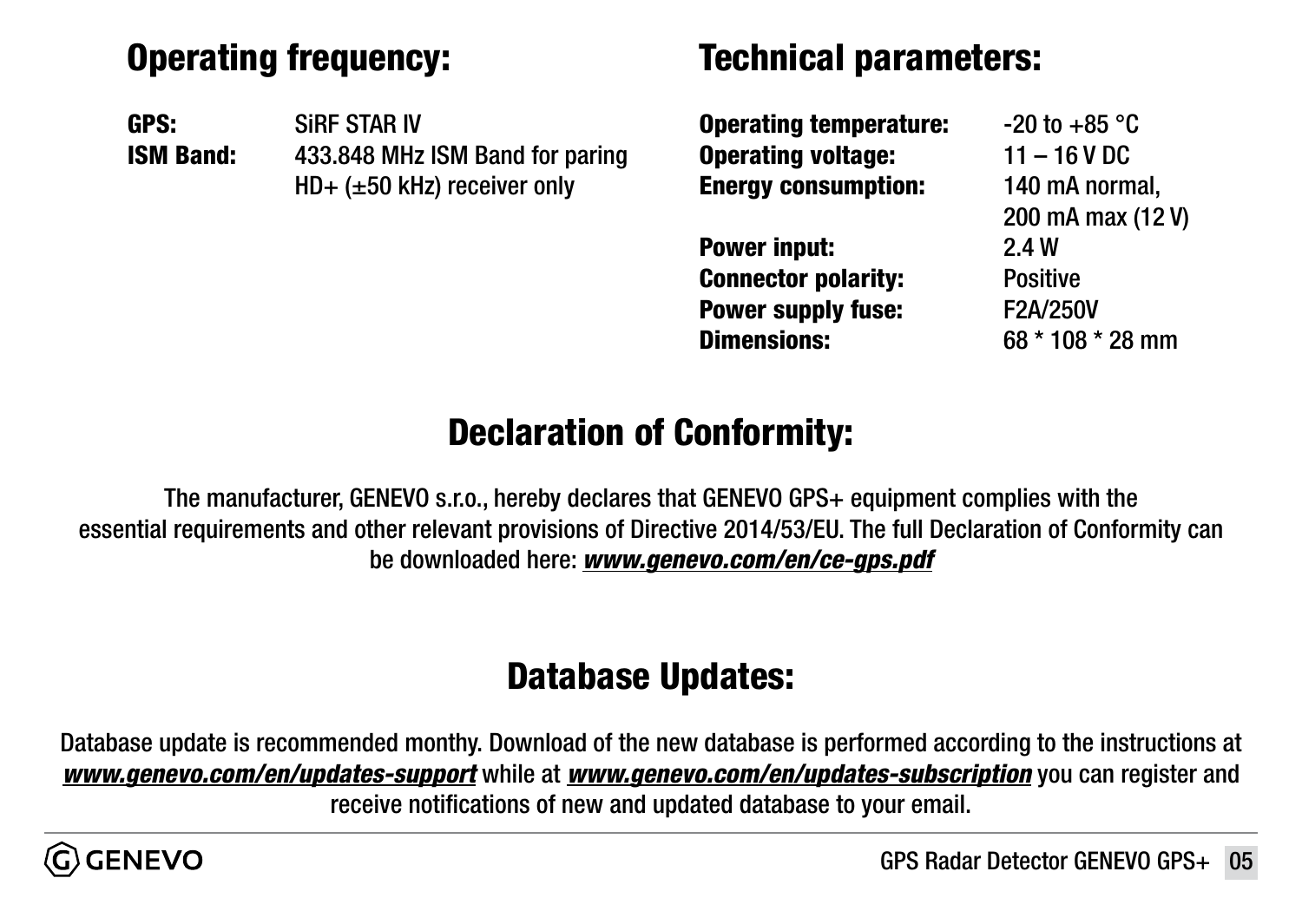## Safety Instructions

We recommend that you install the product using the included magnetic dashboard mount so that it does not obstruct your view. Alternatively, the product can be placed in another location provided it is securely fastened to prevent the device from moving by itself. The location must have good GPS signal reception. The device must be powered using the supplied 12 V cable (to be plugged into a 12 V plug in the vehicle) with a jack type connector to be connected to the appropriately marked plug on the device.

#### Additional Information

Restrictions on placing in service or applicable requirements for permission to use: Country: AT, BG, CY, DE, DK, EE, ES, FI, FR, GR, IR, ITA, LT, LU, LV, MT, NL, PL, PT, SE, SK.

Requirements: Please check your legislation before use.

Please note: The product may only be used for the purposes specified in this manual. Never use damaged equipment. If you wish to discard electrical and electronic equipment, please contact your dealer or supplier for further information.